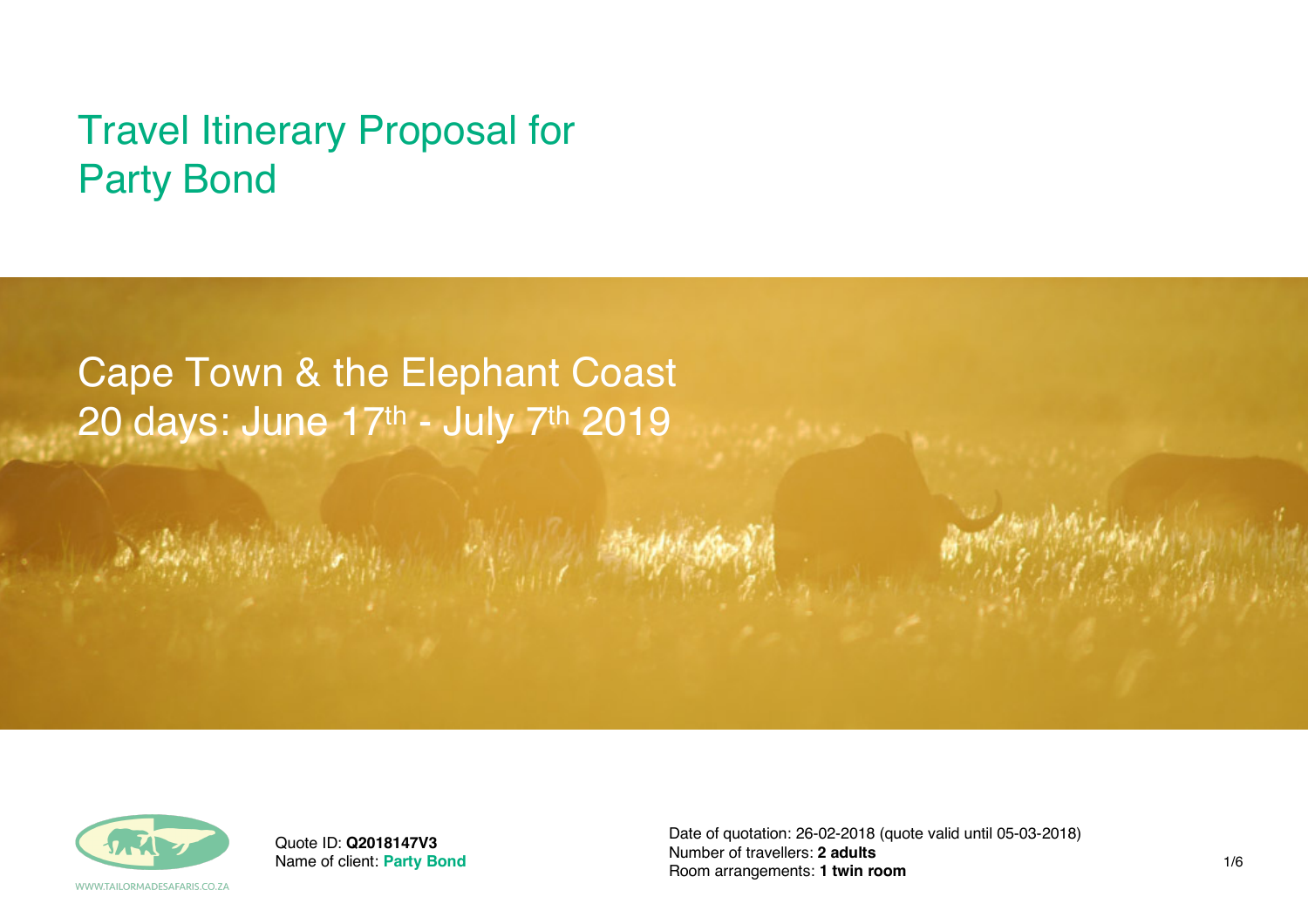# Quote Overview Table:

| <b>DAY</b>     |    | <b>DATE</b> | <b>DAILY PLAN</b>                                                                                                                                      | <b>ACCOMMODATION</b>         | <b>MEALS INCLUDED</b><br>LUNCH<br><b>DINNER</b><br><b>B/FAST</b> |              | <b>INCLUDED</b><br><b>ACTIVITIES</b> | <b>EXCLUDED</b><br><b>ACTIVITIES,</b><br>FOR OWN<br><b>ACCOUNT</b> |                                |
|----------------|----|-------------|--------------------------------------------------------------------------------------------------------------------------------------------------------|------------------------------|------------------------------------------------------------------|--------------|--------------------------------------|--------------------------------------------------------------------|--------------------------------|
| $\mathbf 1$    | Mo | 17-Jun-19   | Arrival in Cape Town, transfer to guest house and relax                                                                                                | <b>Bayflowers Guesthouse</b> |                                                                  |              |                                      | Transfer                                                           |                                |
| $\overline{2}$ | Tu | 18-Jun-19   | Full day Cape Peninsula excursion: Chapman's Peak Drive,<br>Cape of Good Hope, Two Oceans, penguins at Simons<br>Town etc.                             | <b>Bayflowers Guesthouse</b> | $\vee$                                                           |              | $\vee$                               | Full day<br>excursion                                              | Entry fees during<br>excursion |
| 3              | We | 19-Jun-19   | Explore V&A Waterfront, hike up to Table Mountain (or take<br>the cable car), wine tasting in Cape Wine Region                                         | <b>Bayflowers Guesthouse</b> | $\vee$                                                           |              |                                      | Full day<br>excursion                                              | Entry fees during<br>excursion |
| 4              | Th | 20-Jun-19   | Transfer to Cape Town airport, morning flight to Durban,<br>transfer to Ghost Mountain Inn, scenic drive in open vehicle<br>through local Zulu village | Ghost Mountain Inn           | $\vee$                                                           |              | $\vee$                               | Transfer, scenic<br>drive                                          |                                |
| 5              | Fr | 21-Jun-19   | Morning boat cruise on Lake Jozini, afternoon game drive<br>in open vehicle at Mkhuze Game Reserve                                                     | Ghost Mountain Inn           | $\vee$                                                           |              |                                      | Boat cruise,<br>afternoon game<br>drive                            |                                |
| 6              | Sa | 22-Jun-19   | Relaxing morning with neck and shoulder massage,<br>transfer to Kosi Bay Nature Reserve, guided walk or canoe<br>trip in the afternoon                 | Kosi Forest Lodge            | $\vee$                                                           | $\mathsf{V}$ | $\vee$                               | Massage,<br>afternoon guided<br>walk or canoe<br>trip              |                                |
| $\overline{7}$ | Su | 23-Jun-19   | Free day, optional activities include; excursion to Kosi<br>Mouth, snorkelling in the estuary, boat cruise on lakes                                    | Kosi Forest Lodge            | $\vee$                                                           | $\vee$       | $\vee$                               |                                                                    | Optional<br>Activities         |
| 8              | Mo | 24-Jun-19   | Guided walk or canoe trip in the morning, drive to Tembe<br>Elephant Park, afternoon guided game drive in open<br>vehicle                              | Tembe Safari Lodge           | $\vee$                                                           | $\mathsf{V}$ | $\vee$                               | Morning guided<br>walk or canoe<br>trip, afternoon<br>game drive   |                                |



Quote ID: **Q2018147V3** Name of client: **Party Bond** Date of quotation: 26-02-2018 (quote valid until 05-03-2018) Number of travellers: **2 adults** Room arrangements: **1 twin room** 2/6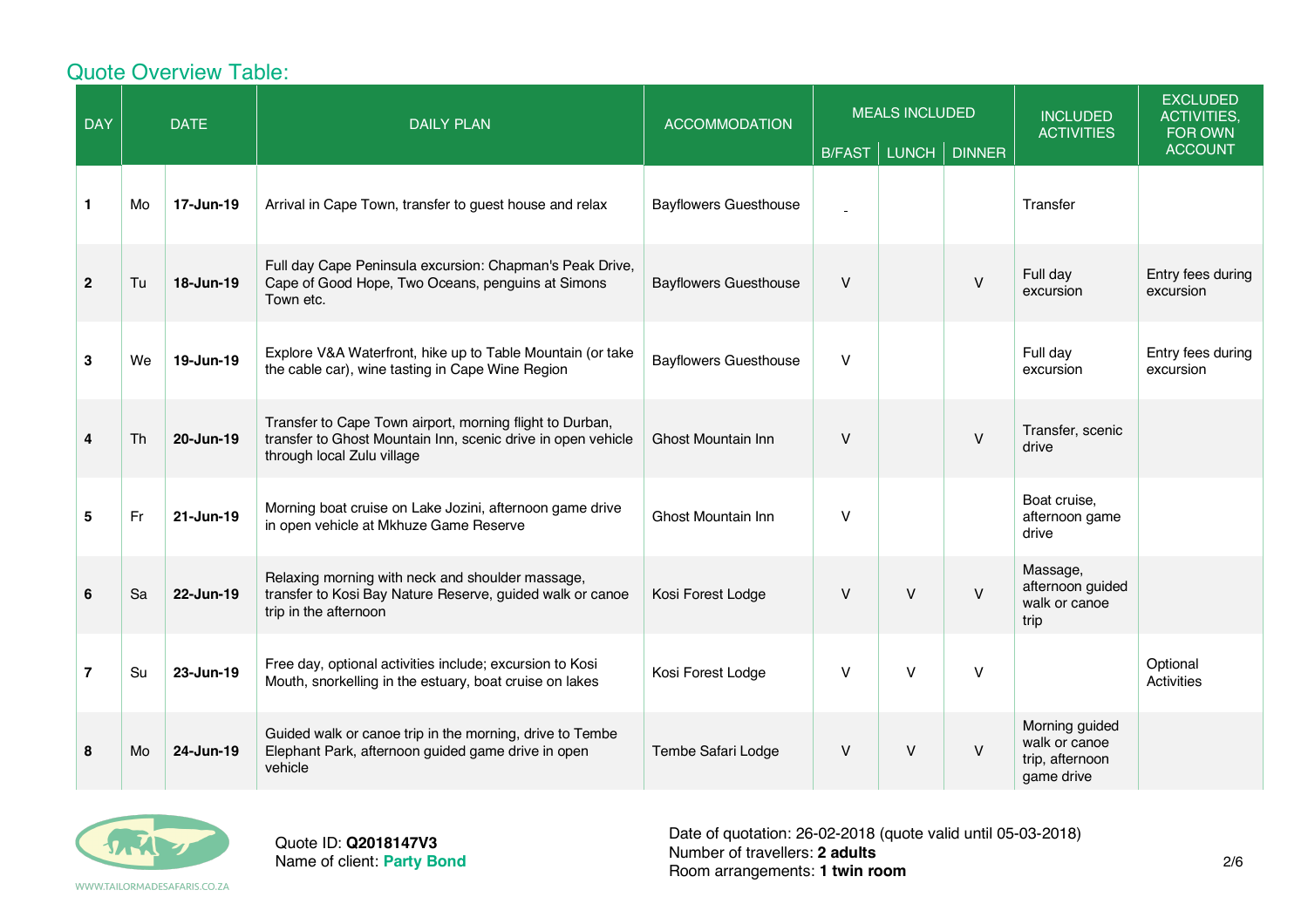| 9  | Tu | 25-Jun-19   | Morning and afternoon guided game drives in Tembe<br>Elephant Park, time to relax between drives                                                                      | Tembe Safari Lodge        | v      | $\vee$ | $\vee$ | Morning and<br>afternoon game<br>drives                          |  |
|----|----|-------------|-----------------------------------------------------------------------------------------------------------------------------------------------------------------------|---------------------------|--------|--------|--------|------------------------------------------------------------------|--|
| 10 | We | 26-Jun-19   | Morning guided game drive, drive from Tembe to Manyoni<br>Private Game Reserve, guided afternoon game drive in<br>open vehicle                                        | Mavela Game Lodge         | V      | $\vee$ | V      | Morning and<br>afternoon game<br>drive                           |  |
| 11 | Th | 27-Jun-19   | Morning and afternoon guided game drives in open vehicle,<br>time to relax between drives                                                                             | Mavela Game Lodge         | V      | $\vee$ | V      | Morning and<br>afternoon game<br>drive                           |  |
| 12 | Fr | 28-Jun-19   | Morning and afternoon guided game drives in open vehicle,<br>time to relax between drives                                                                             | Mavela Game Lodge         | V      | V      | V      | Morning and<br>afternoon game<br>drive                           |  |
| 13 | Sa | 29-Jun-19   | Drive to St. Lucia, hippo & croc boat cruise on the estuary                                                                                                           | Avalone Guesthouse        | V      |        |        | Hippo & Croc<br>boat cruise                                      |  |
| 14 | Su | 30-Jun-19   | Guided game drive in the iSimangaliso Wetland Park, lunch<br>and snorkelling at Cape Vidal                                                                            | Avalone Guesthouse        | $\vee$ | $\vee$ |        | <b>Wetland Park</b><br>game drive                                |  |
| 15 | Mo | $1-Jul-19$  | Full day safari to Hluhluwe-iMfolozi Park                                                                                                                             | Avalone Guesthouse        | V      | $\vee$ |        | Full day safari                                                  |  |
| 16 | Tu | $2$ -Jul-19 | Cultural excursion to authentic Zulu village, night drive in<br>iSimangaliso Wetland Park                                                                             | <b>Avalone Guesthouse</b> | $\vee$ | $\vee$ |        | Zulu village tour,<br>night drive                                |  |
| 17 | We | $3$ -Jul-19 | Private tour at Emdoneni cat rehabilitation centre, plus<br>Elephant Interaction in the morning, drive to Thanda Private<br>Game Reserve, guided afternoon game drive | Thanda Tented Camp        | V      | V      | V      | Cat rehab centre<br>tour, elephant<br>interaction,<br>game drive |  |



Quote ID: **Q2018147V3** Name of client: **Party Bond**

Date of quotation: 26-02-2018 (quote valid until 05-03-2018) Number of travellers: **2 adults** Room arrangements: **2 addits**<br>Room arrangements: **1 twin room** 3/6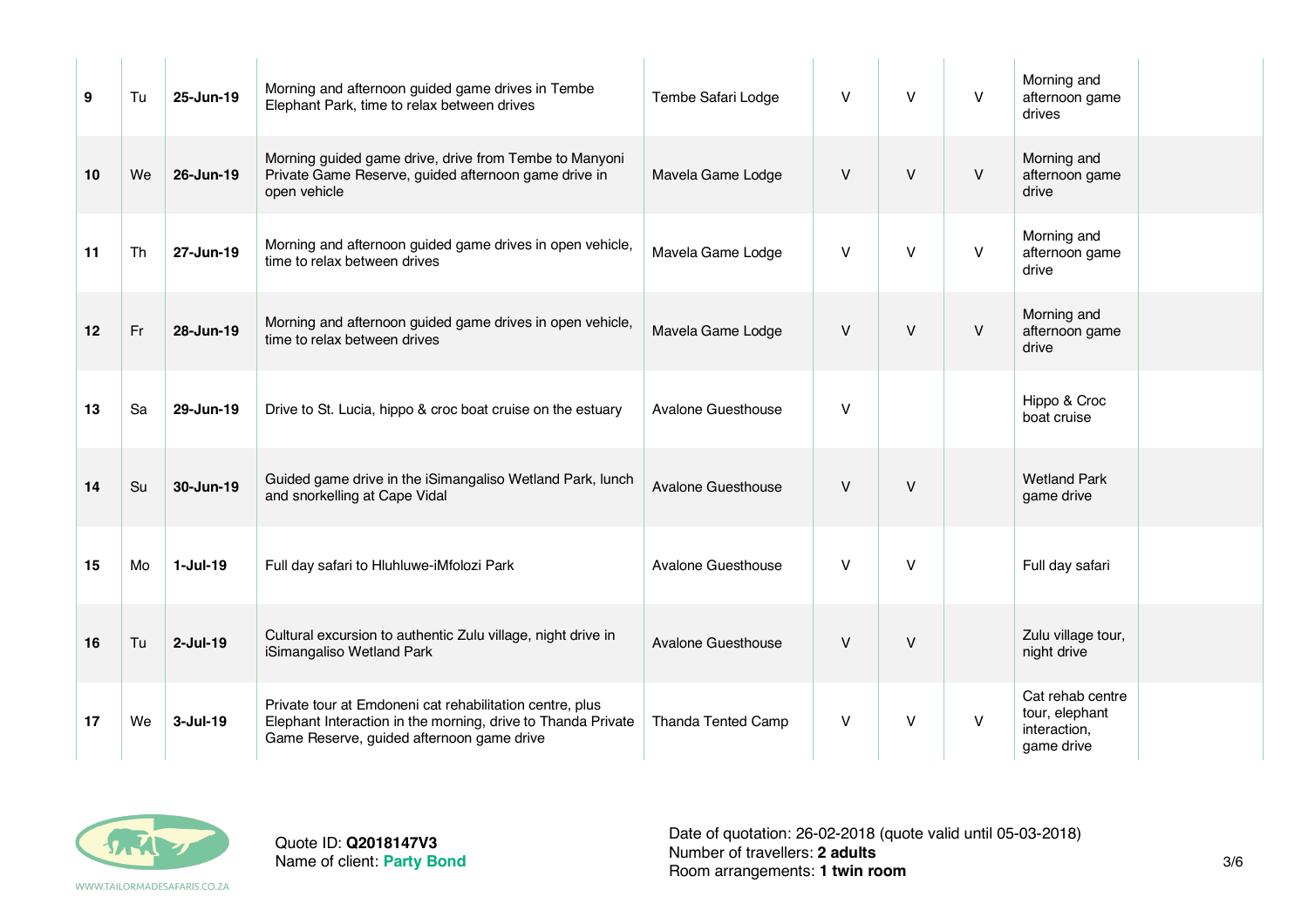| 18 | Th        | 4-Jul-19        | Guided morning and afternoon game drives in Thanda<br>Private Game Reserve                                                        | Thanda Tented Camp        | V      | v | $\vee$ | Game drives           |
|----|-----------|-----------------|-----------------------------------------------------------------------------------------------------------------------------------|---------------------------|--------|---|--------|-----------------------|
| 19 | <b>Fr</b> | $5 -$ Jul $-19$ | Guided morning and afternoon game drives in Thanda<br>Private Game Reserve                                                        | <b>Thanda Tented Camp</b> | $\vee$ | V | V      | Game drives           |
| 20 | Sa        | $6$ -Jul-19     | Guided morning and afternoon game drives in Thanda<br>Private Game Reserve                                                        | Thanda Tented Camp        | V      | v | $\vee$ | Game drives           |
| 21 | Su        | 7-Jul-19        | Morning guided game drive in Thanda Private Game<br>Reserve, drive to Durban, flight to Johannesburg/Cape<br>Town, flight to USA. | Aeroplane                 | V      |   |        | Morning game<br>drive |



Quote ID: **Q2018147V3** Name of client: **Party Bond**

WWW.TAILORMADESAFARIS.CO.ZA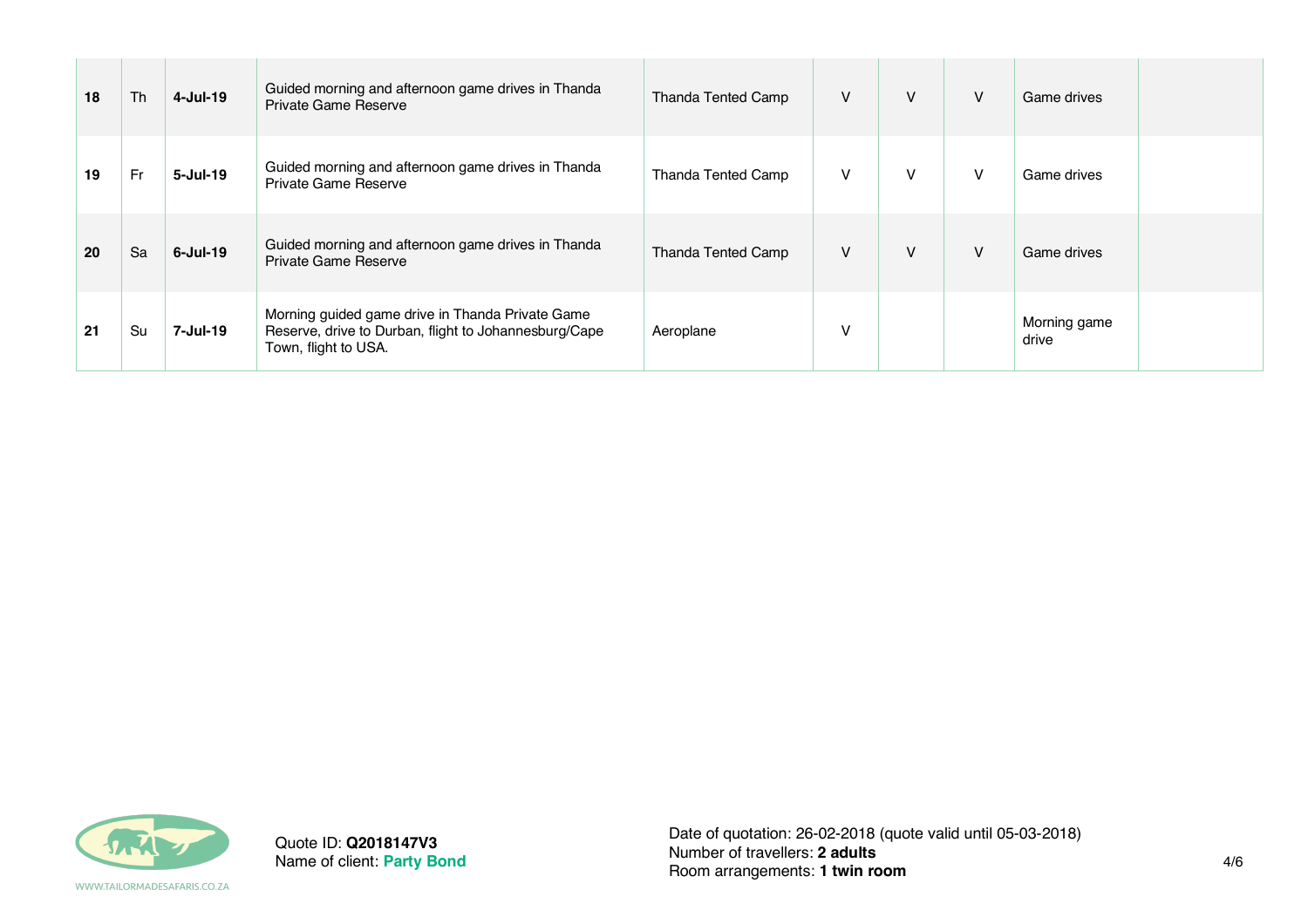#### PACKAGE PRICE TO SCALE IN A RELATION OF THE SCALE IN A RELATION OF THE SCALE IN A RELATION OF THE SCALE IN A R

Based on **2** travellers USING CHAUFFEUR DRIVEN TRANSFERS BETWEEN DESTINATIONS in a Class I car:

ZAR 72 390 per person (about \$6 134 on 24-12-2017) ZAR 144 780 in total (about \$12 268 on 24-12-2017)

Class I car: Toyota Fortuner or similar, with air conditioning.



Note: Due to our automated system of price calculation, children's discounts and single supplement at accommodations has been worked in the above package prices already. Should you wish for us to separate these, please let us know. You will then receive separate prices for the adults, children and/or single travellers. Off course, the total package price for all persons combined will remain the same as the total package price mentioned above.

Terms and Conditions apply (see here: https://goo.gl/yGZyDg)

### What is included and what is not:

| <b>TOUR INCLUDES</b>                                                    | <b>TOUR EXCLUDES</b>                                              |  |  |  |  |  |
|-------------------------------------------------------------------------|-------------------------------------------------------------------|--|--|--|--|--|
| All road transport in South Africa                                      | Airfares                                                          |  |  |  |  |  |
| All accommodation                                                       | Travel and cancellation insurance                                 |  |  |  |  |  |
| All meals and guided activities as mentioned as included in table above | Entry fees                                                        |  |  |  |  |  |
| 15% Value Added Tax (VAT)                                               | Snacks and drinks                                                 |  |  |  |  |  |
|                                                                         | Meals and activities mentioned as not included in the table above |  |  |  |  |  |
|                                                                         | Gratuities for guides and local restaurants                       |  |  |  |  |  |
|                                                                         |                                                                   |  |  |  |  |  |



Quote ID: **Q2018147V3** Name of client: **Party Bond** Date of quotation: 26-02-2018 (quote valid until 05-03-2018) Number of travellers: **2 adults** Room arrangements: **1 twin room** 5/6